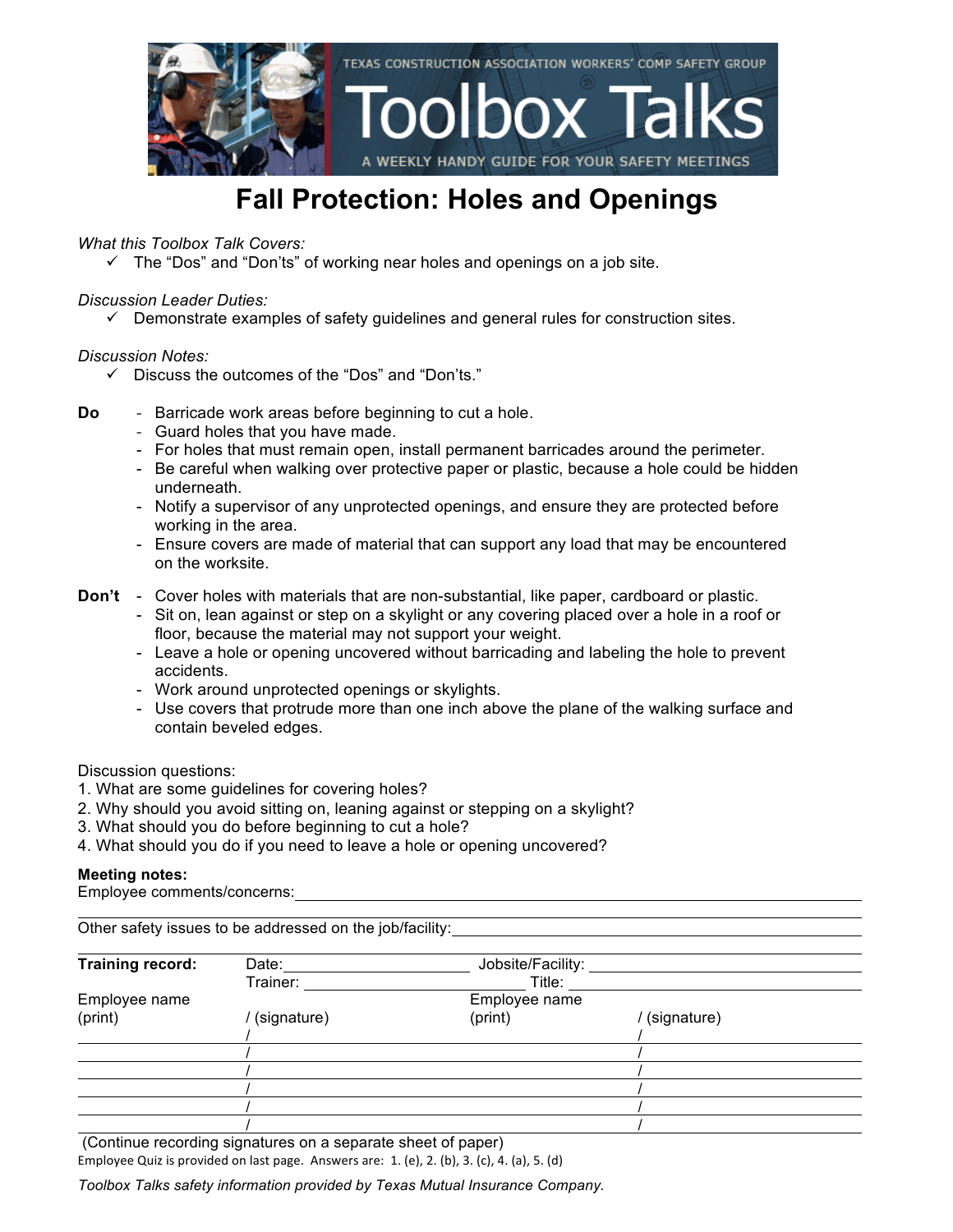

# **Fall Protection: Holes and Openings**

### **Hazards include:**

Serious injury or even death.

## **Smart Safety Rules**

- Label all covers with the word "HOLE" or "COVER" to provide warning of the hazard.
- Use extreme caution when carrying a load on a worksite, or when walking on paper, plastic or cardboard, as you might not be able to see holes beneath you.
- OSHA regulations require that covers be of standard strength and construction. They should be able to support at least two times the weight of workers equipment and materials that may cross over them.
- Even shallow holes can cause serious injuries. If you find a hole, expose it immediately for others to see, barricade it or post someone to warn others of the danger, and notify your supervisor.
- Construct a barrier to mitigate the hazard of holes when the use of covers is not possible.

*Toolbox Talks safety information provided by Texas Mutual Insurance Company.*